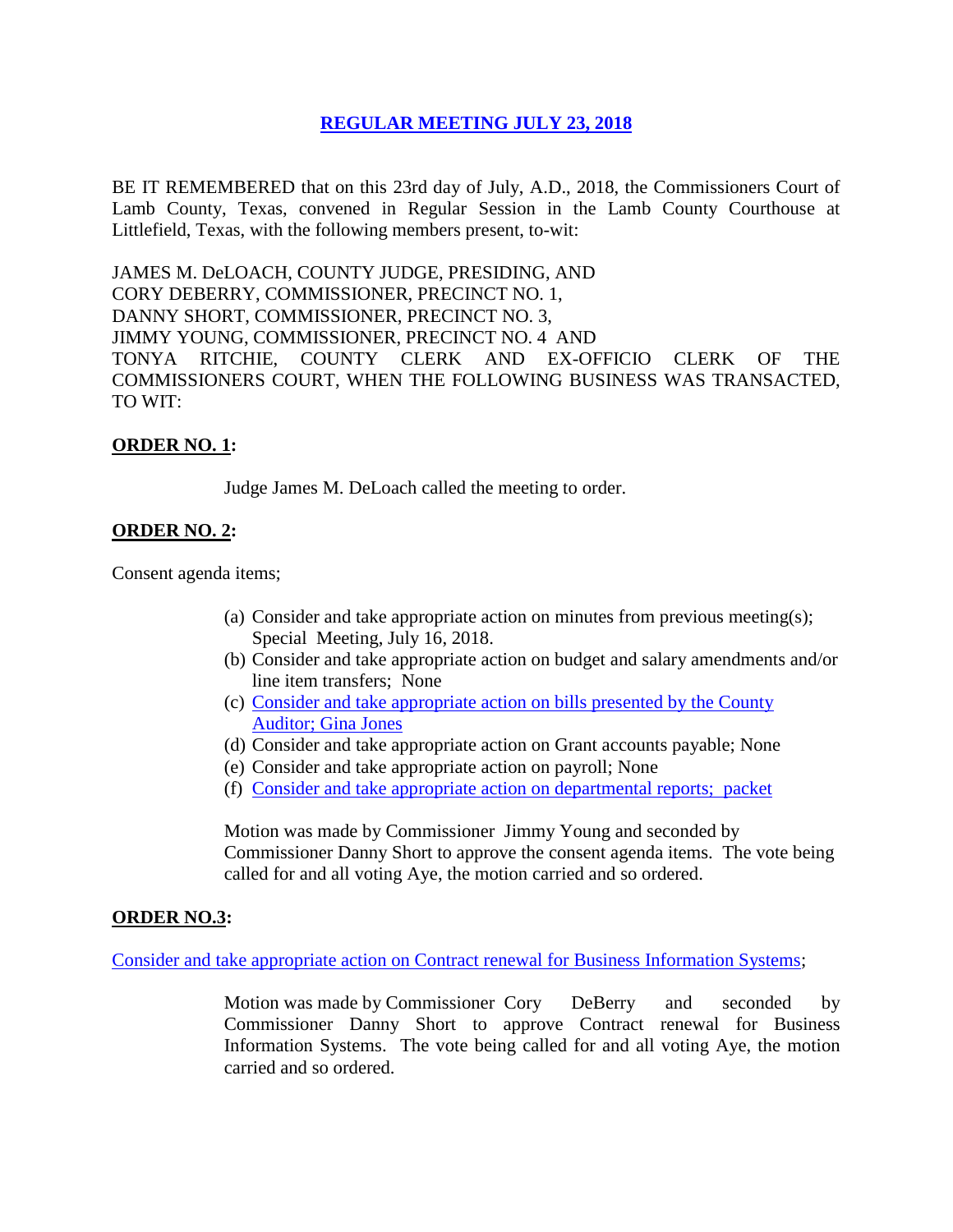### **ORDER NO.4:**

Introduction of new Agri-Life Extension Ag Agent;

Katie Mangold introduced Kyle Howard as the New Agri-Life Extension Ag Agent for Lamb County beginning on September 1, 2018.

### **ORDER NO.5:**

Consider and take appropriate action on request for Budget Adjustment for Precinct 3 JP Office;

No action taken, will consider request again during budget worksessions.

### **ORDER NO.6:**

[Consider and take appropriate action to change policy on Salary Grievance Committee;](Links%202018-07-23-Regular/06%20SALARY%20GRIEVANCE%20COMMITTEE%20REGULAR%20MEETING%20JULY%2023,%202018.pdf)

Motion was made by Commissioner Cory DeBerry and seconded by Commissioner Jimmy Young to change policy on Salary Grievance Committee,to Sec. 152.014 (1), composed of the County Judge and the sheriff, county tax assessor-collector, county treasurer, county clerk, district clerk, county attorney or criminal district attorney and the number of public members necessary to provide nine voting members. The vote being called for and all voting Aye, the motion carried and so ordered.

## **ORDER NO.7:**

Budget Worksession;

Began at 10:36am and Concluded at 11:57am.

#### **ORDER NO.8:**

Future agenda items;

Future agenda items were discussed.